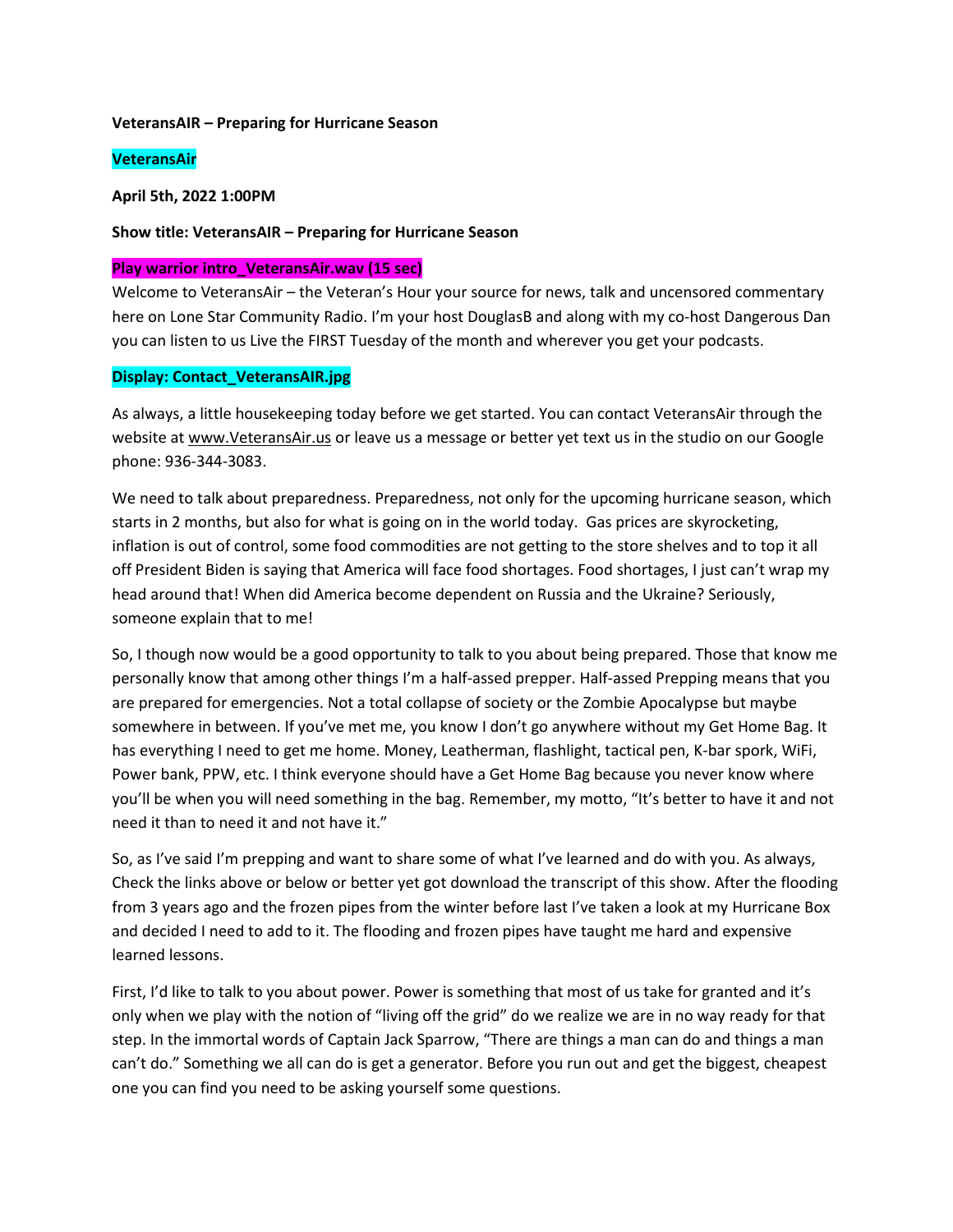- 1) Do I really need a standby generator or will a portable one work?
	- a. Standby generators start around \$2,000 BUT then you add the prep for the installation, and you can quickly be over \$10,000.
	- b. Portable generators tend to be cheaper, but it requires you to maintain it.
	- c. Personally, I have to "portable" generators as that works best for my situation.
- 2) What fuel to use?
	- a. For standby generators you really only have two choices, natural gas or propane.
	- b. Portable generators are gasoline and propane mostly, but other fuel sources are available such as diesel and even solar.
	- c. For me I chose the Champion Equipment line of Dual Fuel Generators.
- 3) What do I need to really run and for how long?
	- a. Unlike, a standby generator a portable generator is NOT meant to run your whole house. Attempting to hook your portable generator up to your breaker box will either kill your generator or start a fire.
	- b. Add up all the things you want to run, find their starting wattage and running wattage and that's how big a generator you need.
	- c. It's important to note that things like refrigerators, freezers, microwaves and even coffee pots have a starting wattage and a running wattage. You need to get a generator that can handle the load.

Next, let's talk about flooding. If you never flooded, then I'm happy for you but some of us do AND with the way Montgomery County and specifically Conroe is building and growing your high and dry neighborhood may be the next to flood. I've tried numerous flood barrio techniques and products but for my money the tried and true canvas sandbags are my favorite. That being said there are several products on the market that also work though are more expensive than sandbags. The pro side of that is storing them away is easier than sandbags!

I like two products particularly. I like the Quick Dam product line of sandbags and barriers for smaller areas and HydraBarriers for larger areas. Quick Dams are basically sandbags filled with a dry gel that expands when exposed to water. They come in 5', 10' and 17' sizes with a max height of 3.5" when activated. If you stack more than 3 high the gel squeezes out of the fabric and make a mess. I use these in front of my external doors. The company says they are reusable and if you are careful on how you dry them out and have months to do so then yeah OK they're reusable.

The HydraBarriers product is basically a long vinyl tube you fill with water. They come in 6', 12', 24', 50' lengths and offer heights of 20", 12", 6", 4". I use these to control the water from the driveway and coming off the street.

If you even think that you may one day flood or even if you have areas on your property that retain water, consider how you are going to remove that water. One of the best things I've found, and I brag about this to everyone, is the Waterbug Pump from Wayne Pumps. (Doug shows Waterbug). When I flooded, 4-6" in the whole house, this little pump pumped it all out in under 2 hours! I use this pump every time is rains because the run off from the street goes right down my driveway so I need this to pump it all out and for the past 5 years it has never failed me.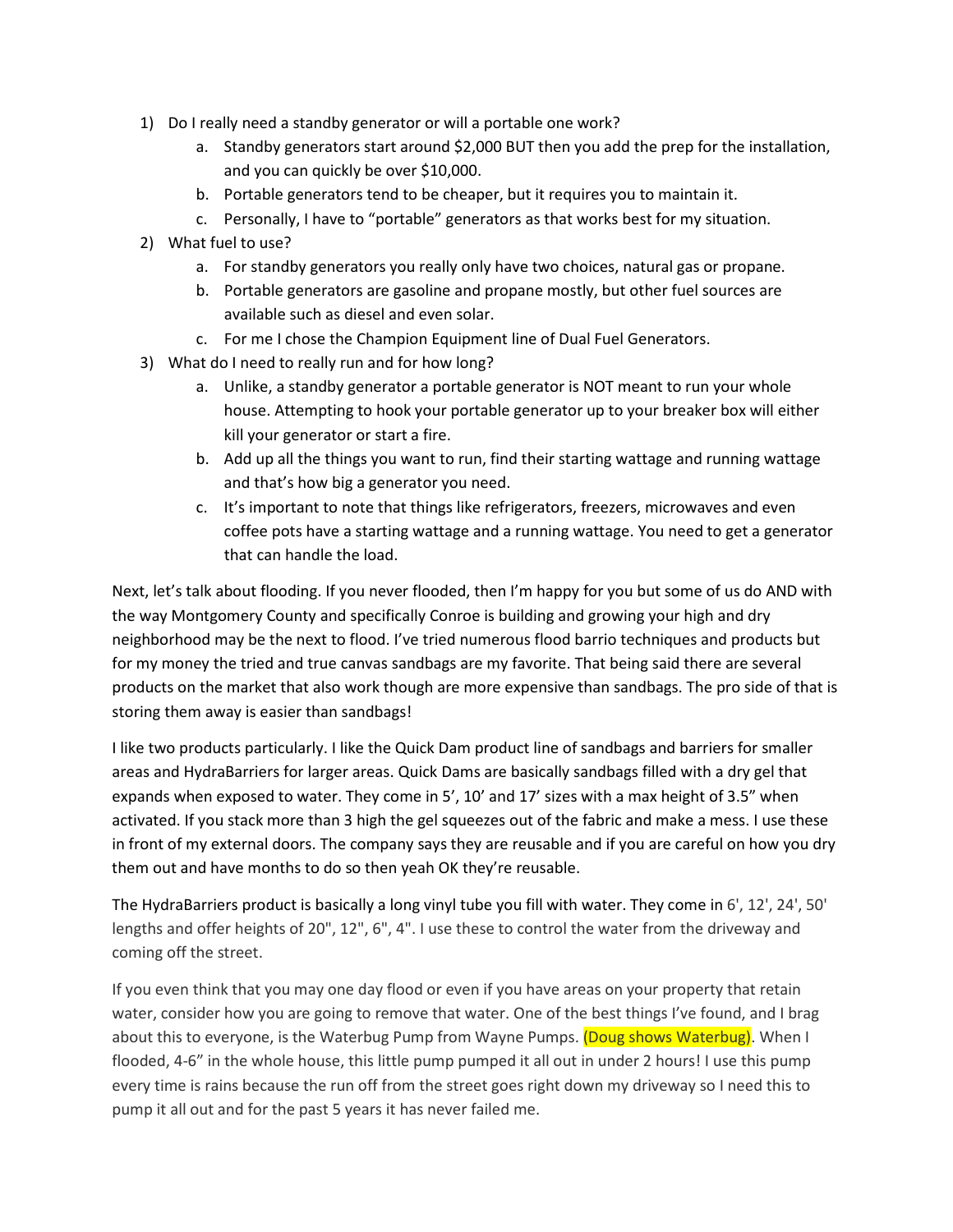The next thing you need to prepare for is light. You have the generator and as long as it's running you have light. When it's not running you better have a candle handy. Well, I found a product that allows me to have light in 4 rooms, a FM radio and SD card music for up to 11 hours AND that is rechargeable by the sun. The SolarHome 602+ from Biolite Energy is my go to answer for lighting during a power outage. Let's take a look at this kit. (Doug shows off the kit)

The last thing in my preparedness quest is food. I do not believe President Biden that America will have food shortages. Farmers are still farming and ranchers are still ranching. The truth is that America does not NEED to buy fertilizer or food from Russia or the Ukraine. We do so because it is more expedient to do so and because the Federal laws and EPA regulations make it necessary. BUT we made those laws we can change them!

I DO think that food stuffs will become much more expensive so I'm storing food. Notices that I said storing and not hording because there is a big difference. Brother Johnny got me into food storage last February when I was snowed in with him in Watertown, NY. When it comes to food storage you have two basic options: canning and dry storage. When I talk about food storage I'm talking long term, years, sometime decades in fact.

Depending on WHAT you are storing will determine the method you use. One of my go to resources for what to store and how is The Church of Latter-Day Saints. Today we're talking dry storage in mylar bags.

All you need to store dry goods lake flour, oats, salt, beans, etc., is a mylar bag, and oxygen absorber and an iron. The enemy of dry goods is oxygen, moisture, and light. Mylar bags and oxygen absorbers take care of that easily and the food will last anywhere from 10 to 30 YEARS! (Doug shows Mylar bag and oxygen absorber). For me I chose a 7.4 mil thick, 1-gallon, Ziplock mylar bag. I wanted something extra thick when thinking about how I will be storing and using the bags. Am I going to be using 5 pounds of flour in a couple of months? Probably not so when I open my bag I can use some and Ziplock the rest! What you are storing and how you will be using what you store will dictate the size, thickness and openability of your mylar bags.

The last thing I want to talk about today is the War in Ukraine. (**Display TGP\_All-Wars-Are-Created-Equal.jpg)** Listening to our elected officials I've come to the conclusion that the Ukraine elected a comedian and got a president and America elected a president and got a clown. That may be harsh, but it doesn't make it wrong. Look, the truth is that the Ukraine NEVER was a democracy and keep saying that it is doesn't make it true either. That is not to say that what Russia is doing is justified because it's not. I think America should support the Ukraine with whatever we can afford to give them but at the end of the day the Ukraine is not part of NATO nor does America have a mutual arms agreement with the Ukraine. This is NOT our war. If you WANT to go fight, then go and I think we should help warriors that want to volunteer to be boots on the ground, but we CAN NOT send our Armed Forces.

**Display TGP\_0935-Ukraine\_Angel.jpg** I want to support the Ukrainian people. They inspire me. America, take a good hard look at the Ukrainian people. They are fighting for their country. They are fighting for their homes. They are acting like Americans SHOULD! If you want to support the Ukrainian people and get some cool art in the bargain, then go to **[https://proofs.texasgrace.com](https://proofs.texasgrace.com/)** and follow the